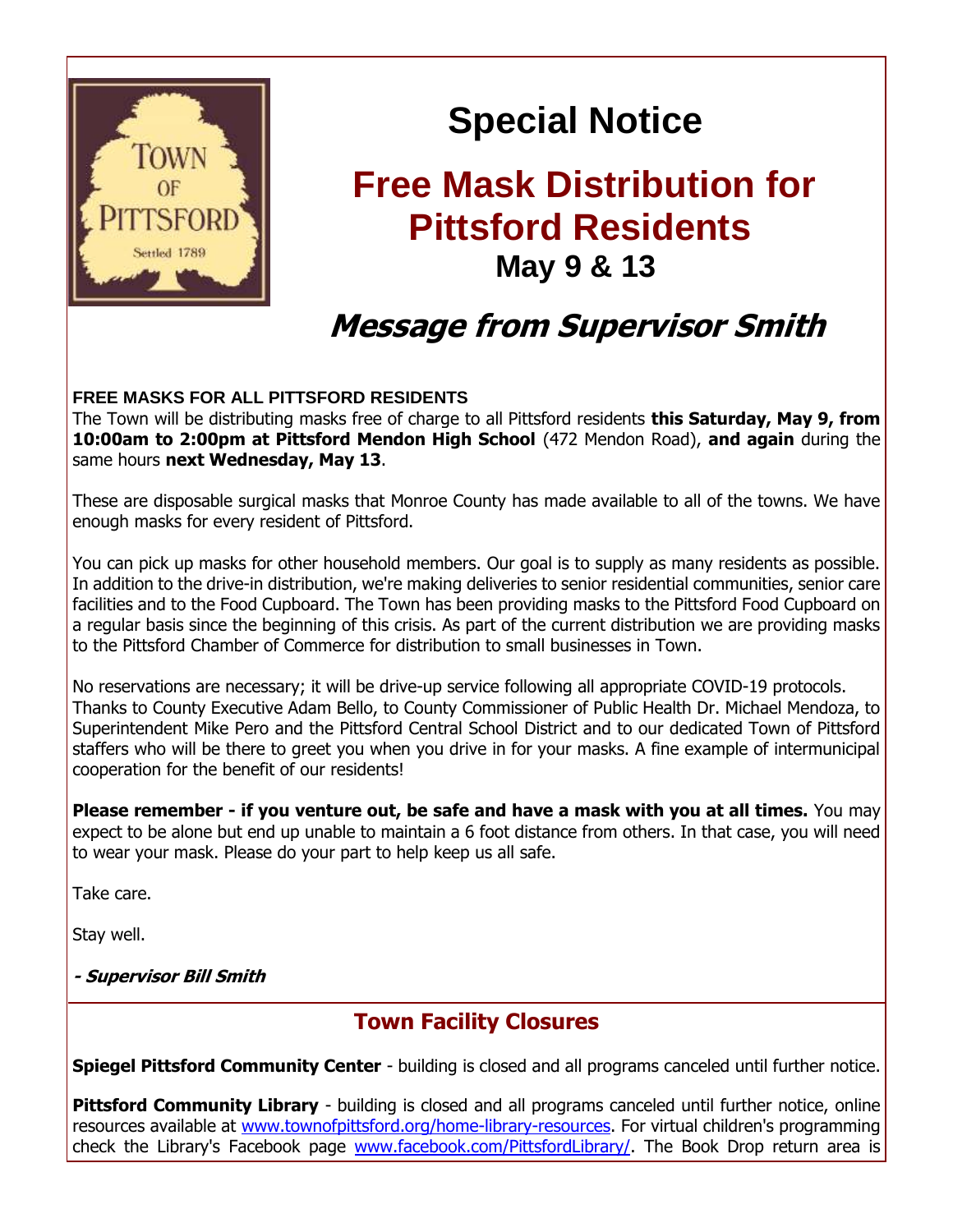closed. All items checked out after February 3 will now have a due date of June 29 and can be returned then. For other updates visit the Library's Updates page at [https://tinyurl.com/vg242of.](http://r20.rs6.net/tn.jsp?f=001O481nDpCk7WnnxwPyU3SKW8arLIux3F5e_hqHfhQpKZDZoNB8o_aYbaUgw8sN1Q9RCy8STQ8EWVfhv2Bgj7HzDa2S3FLMcYTO-l_oaKamA_83zdUipxvopFkfk-wufqkNmEeTh1aJTkrGl1pR8V9xMFa3kQfHI2ghNDtU4_13oFiHSgCJ01VIg==&c=WidsXRj73XVuXtxyZtysC9b2usNeq9tJG1_pZcRCha9WVsm7LLqokg==&ch=jUP43Wl9mmA50GS0hUBiQCS8ptYYTPeGKqNX_9bDv70YRRVs_w3aAQ==)

**Town Hall** building is closed to the public until further notice but remains staffed to handle business online and by mail, phone, email and the "drop slot" to the right of the front door of Town Hall.

**Town Clerk:** All services of the Town Clerk are available online, by mail, phone and email. If necessary, an appointment can be arranged. Contact at 248-6214 or **Idillon@townofpittsford.org**, mail materials to Pittsford Town Clerk's Office, 11 South Main Street, Pittsford NY 14534. Services info at [www.townofpittsford.org/home-clerk.](http://r20.rs6.net/tn.jsp?f=001O481nDpCk7WnnxwPyU3SKW8arLIux3F5e_hqHfhQpKZDZoNB8o_aYaXNcKvy3yerHrvR1ovBWB0eIQwNCtBuOFdV28qUV48TihvkO8bjE3sC0nstXYqqMgCjp94Mv0MyBs5O-Rl8BOQkjpPvfib_ooMWzexBaoLNsNusgpYevbrZVe0uB_8uCj5xcTSZ1oiyZuh4NLmyf_gDAnvqYfHNMFNTtNWz-iFjZq_xOI5IjmO95jFbSOJjmnXIQHmUtvYahsvSlgqoNy2hIaTzVJNOOb1ImqosPs3b78yzDYshLZhwyLPsuv2eutEBNdqQb2Iv2IBMDC2X-akZmNrZhPrn80o75JXZOA7cGHYR5LafR2Dqly9L3GtQp81jAWj64yBqWP7RVHVdQQY=&c=WidsXRj73XVuXtxyZtysC9b2usNeq9tJG1_pZcRCha9WVsm7LLqokg==&ch=jUP43Wl9mmA50GS0hUBiQCS8ptYYTPeGKqNX_9bDv70YRRVs_w3aAQ==)

**Town Court:** By order of the Chief Administrative Judge of the State of New York, Town Court is closed until further notice. Those with pending matters scheduled before Pittsford Town Court will not be penalized for failure to appear or pay fines during this period of time. Once the Town Court office reopens, Court personnel will contact all individuals with pending business before the court to reschedule appearances and address fine payments. Other essential court matters (new arraignments) will be handled at the Monroe County Courthouse, Hall of Justice, 99 Exchange Blvd #545, Rochester, NY 14614, which is the designated central location for Monroe County. For more information, see [http://ww2.nycourts.gov/courts/7jd/index.shtml](http://r20.rs6.net/tn.jsp?f=001O481nDpCk7WnnxwPyU3SKW8arLIux3F5e_hqHfhQpKZDZoNB8o_aYSwzwTkJx52kSMKUHOiNPpoTlQ0RM_RT2wbf2NpIvFvGTFF1_WawpGcbbN6BsTlA_WdGcv9hJsDbUxen1OAigIHqUDu3HjtLwJL-BOkHZfbW7OhHvSPfvFiFbf9Nol8tUNnLZMOTLlQ7H7R1JJAQPCpPi9gDkwjGkCnpTh9ymCSLgRvCmj5tENnPWhAy6gw4RGyj0wgKloRRZ-5GbCiF20E9BYSwfowkQ-0ZjqjCwYv3wCGdnrQVYYKid1MLq83JNrNcCVBnzShJ6tZbWd9YqTHrWUXAzZFOEfZ-AL0erpBjUHo0QiXt_ZG7oqIzPoXf6mlvSFCRcPeta5z50_FhZG2Fnv0AXhHIjQ==&c=WidsXRj73XVuXtxyZtysC9b2usNeq9tJG1_pZcRCha9WVsm7LLqokg==&ch=jUP43Wl9mmA50GS0hUBiQCS8ptYYTPeGKqNX_9bDv70YRRVs_w3aAQ==) or call (585) 371-3848.

**All Town Playgrounds:** are closed until further notice as it is not possible to keep equipment appropriately sanitized after every use.

**All Town Parks:** all athletic fields and courts are closed to all groups of any size; the trails remain accessible.

**Thornell Farm Park:** all fields and courts are closed; trails and walkways remain accessible.

**King's Bend Park Lodges and the Mile Post School:** are closed to the public until further notice, as these sites are being used as Public Works crew operation centers.

**Building Department:** All non-essential construction, other than emergency construction, is temporarily halted. Emergency construction includes a project necessary to protect the health and safety of a building's occupants, or construction needed to continue a project if leaving the project unfinished would be unsafe. Essential construction may continue and includes roads, bridges, transit facilities, utilities and health care facilities. Every essential and emergency non-essential construction site will observe social distancing procedures, including for purposes of elevator use, meals, entry and exit. Sites that cannot maintain distance and safety best practices must close. The State, in cooperation with local government, will enforce these regulations. Fines of up to \$10,000 per violation will be imposed. Construction work does not include a single worker, who is the sole employee/worker on a job site. For more information contact Town of Pittsford Building Inspector Mark Lenzi at [mlenzi@townofpittsford.org](mailto:mlenzi@townofpittsford.org?subject=COVID-19%20Construciton%20Information) or call the Town Building Department at 585-248-6265.

**Town Public Works** - Highway, Sewer and Parks Departments: All operations continue. Crews in these departments are following hygiene and social distancing protocols in light of the COVID-19 threat.

#### **Monroe County Services at Town facilities:**

The County has suspended until further notice Passport Services at Town Hall and Mobile DMV service at Pittsford Town Court. Per the NYS Department of Motor Vehicles, all driver licenses, learner permits, nondriver identification cards, vehicle registrations and vehicle inspections scheduled to expire on or after March 1, 2020 are extended until further notice and all temporary registration documents are valid until further notice. This extension does NOT apply to insurance coverage - motor vehicle liability insurance coverage must be maintained at all times during the extension period. Find updated information for Monroe County DMV here [https://www2.monroecounty.gov/clerk-COVID-19.](http://r20.rs6.net/tn.jsp?f=001O481nDpCk7WnnxwPyU3SKW8arLIux3F5e_hqHfhQpKZDZoNB8o_aYcnGGLh9miqkepC_IS_HflCxMpnvJed9lUV9ArOYFwIACEdIPUkUGWge0YYpdLe60Axz7Vtbp-XpGcoM4kiVJIVBeY2yCweSvItAyCup0Blw33ppLIWkowcMHZwNV02QULhiZiGrOzeF8v3c-kdvxeyrCnl0UKg4BFJo0Lnao99IU-z6K9ZGVRjMO46rud6bjFikpdv2vxSn58ESNj8VN7KApjN7Cw5kE6JUL6uhLvCIUevUoKWim7qQzu_HjFompeSPAbx-VkBLdCwZDAvJtWu79nBv1ifN2FLkUeztCpLMNZVtwMvh7E8iPdkuMIBhPSaKzWtv3yfPDnsLqKoHWW5qDtZRF2t6uw==&c=WidsXRj73XVuXtxyZtysC9b2usNeq9tJG1_pZcRCha9WVsm7LLqokg==&ch=jUP43Wl9mmA50GS0hUBiQCS8ptYYTPeGKqNX_9bDv70YRRVs_w3aAQ==)